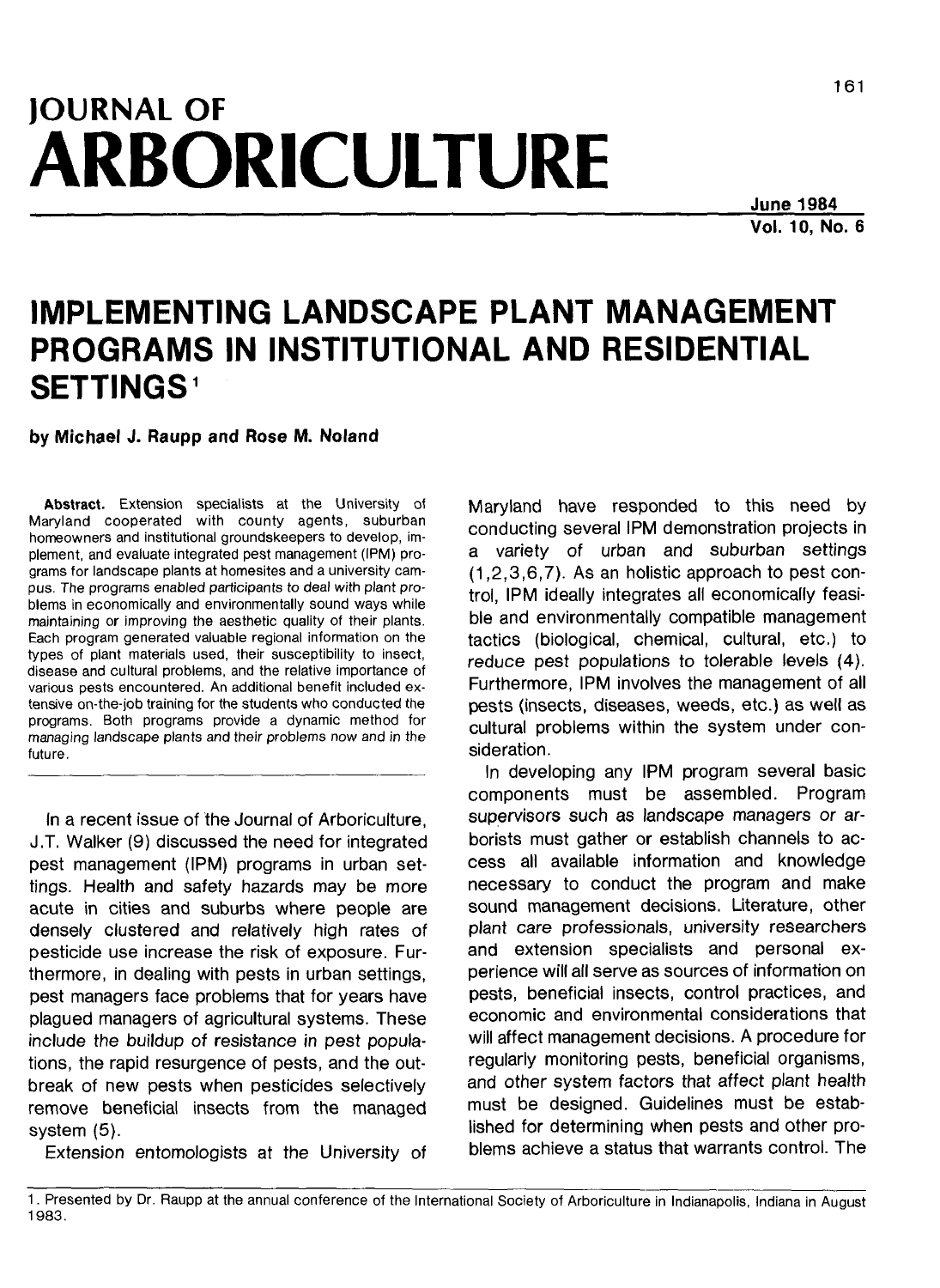methods and hardware of control must be assembled. These may include an array of chemical, biological, and cultural practices and the tools needed to implement them. Finally, a way to evaluate the effectiveness of control actions and the program in general must be developed.

This report will summarize two IPM programs designed to manage the pests and other problems of landscape plants. The first program was conducted with 100 homeowners in six suburban communities in central Maryland during the summer of 1982. The second is an ongoing program at the College Park Campus of the University of Maryland conducted in cooperation with the Grounds Maintenance and Development Division of the Department of Physical Plant. The following discussion will examine the organizational structure methods of implementation and findings of

**The homeowner IPM program: organization and implementation.** The primary objective of the homeowner IPM project was to develop and implement a program that homeowners could use to more effectively manage their lawns, shrubs and shade trees. As an educational program, the operational objectives included increasing the homeowner's ability to (1) recognize the ornamental plants at the homesite, (2) identify the agents creating problems for those plants, (3) decide if and when pests needed to be controlled, (4) select an effective control tactic from available alternatives and (5) apply controls in a timely, safe and cost effective fashion.

The program was orgnized and implemented following earlier ones developed by Davidson and Gill (1,2), Davidson et al. (3) and Hellman et al. (6). The foundation of the program was the 100 participating homeowners in Montgomery and Howard counties. Community leaders arranged for interested homeowners to meet with program supervisors during the spring of 1982. Homeowners paid a \$50 fee to cover the scouting costs associated with the program.

After homeowners enrolled, IPM scouts were hired. Scouts were selected from undergraduate students at Maryland who had excelled in plant care and pest management courses, such as Woody Plant Materials, Pests of Ornamental Plants, Plant Diseases, etc.

The scouts made a preliminary visit to each

homesite. The result of this visit was a detailed landscape map that indicated the location and type of each shrub and shade tree at the site (Figure 1). Once the maps were complete, the scout visited each homesite biweekly from late May through August to monitor all plants for pests and cultural problems. Populations of beneficial insects were also observed. Plants with unknown causes of damage were sampled as needed. In addition to examining plants, scouts used other techniques such as pheromone traps to monitor pest activity. Furthermore, soil samples were taken to evaluate and correct nutrient and pH problems in the lawn and selected beds.

Following each scouting visit, scouts met with supervisors to discuss remedial actions. Scout supervisors were county agents or graduate assistants at the University. Recommendations for



**Figure 1. An example oi a landscape map used in the homeowner IPM program.**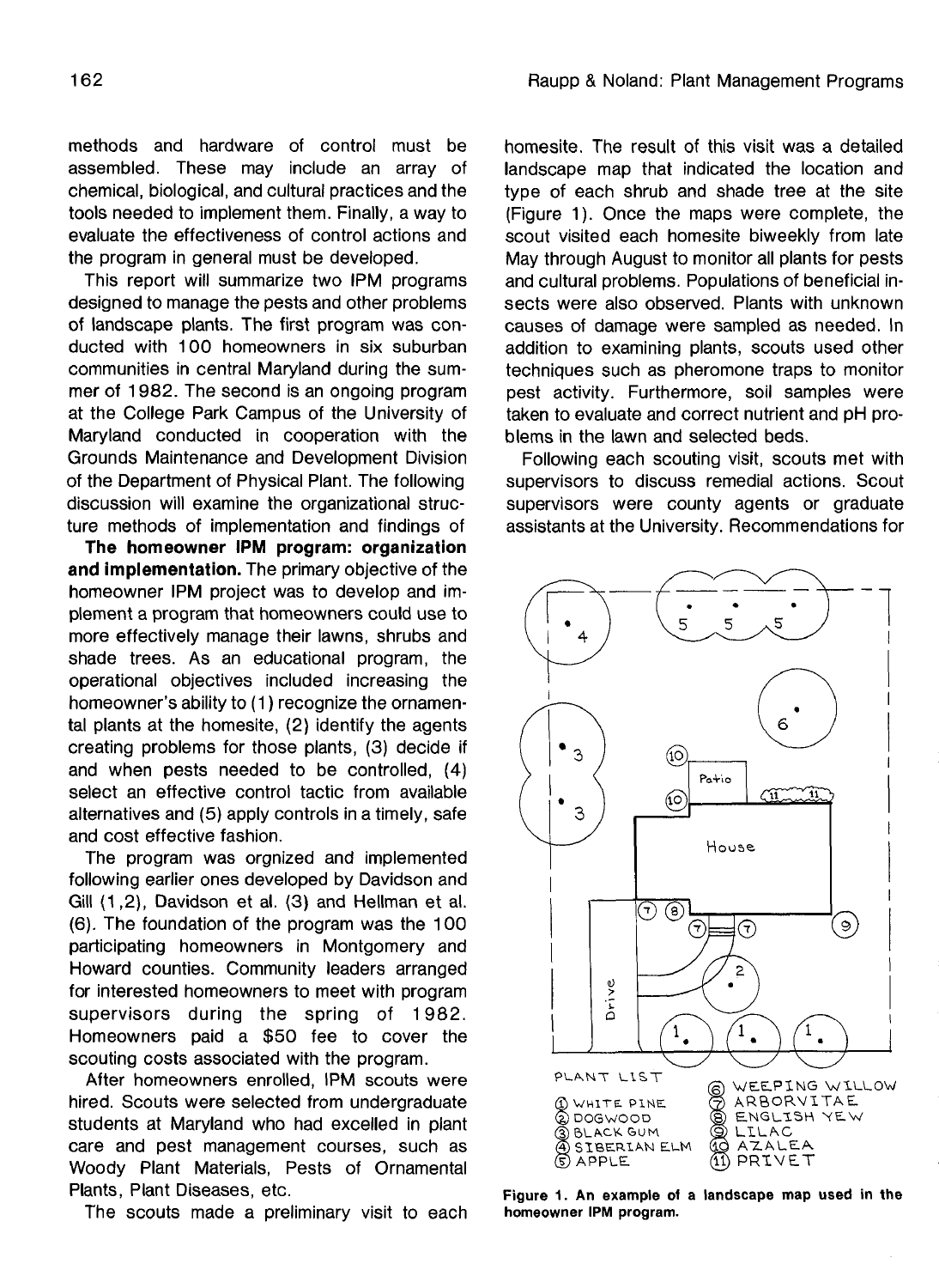most problems were made by the supervisor in consultation with the scout. However, problems that could not be solved at this level were forwarded to the University of Maryland's Plant Diagnostic Clinic and other appropriate extension specialists.

When all problems had been discussed, each landscape map was annotated to show the location of each problem encountered and management options available (Figure 2). Accompanying the updated landscape maps were newsletters that summarized pest activity within the community and extension fact sheets that provided detailed information on specific problems. Homeowners received this information by mail usually within a week of the scout's visit and incorporated it into a looseleaf binder provided at the beginning of the program. By the end of the summer, each homeowner had a personalized IPM guide of approximately 80 pages that could be used season after season.

During the latter third of the program, homeowners were surveyed by mail. The survey was a short questionnaire designed to evaluate how well the operational objectives of the program had been fulfilled.

**Results and discussion.** With respect to the operational objectives outlined above, we considered the homeowner project to be a success. Survey results indicated improvement in the homeowners' abilitities to recognize their ornamental plants and identify the agents causing plant problems. Furthermore, the majority of homeowners believed that their ability to select the correct chemical controls and apply them at the proper time had increased. Most believed that they were more likely to substitute control tactics other than sprays such as pruning out pests as a result of the program. More than 80% of those responding to the survey felt that their ability to deal effectively with plant problems had increased and that they would save money and reduce pesticide use in the long run by adopting an IPM approach.

In addition to evaluating program objectives, we also surveyed homeowner willingness to participate in IPM programs offered on a commercial basis. Half of those responding to the survey said they would subscribe to a commercial IPM service.

Data gathered during the homeowner program have been compiled and summarized below. These results provide information on the type of plant materials being used, their tendency towards various problems, and the types of problems encountered. Extension and research entomologists at the University of Maryland are using this information to focus educational and research activities.

**Plants encountered.** A total of 5,855 individual plants and plant units (plants of the same species with coalesced canopies) were encountered in the 100 homesites. The 10 most common trees and shrubs are listed in Table 1.

These lists agree very closely with earlier lists published for suburban Maryland homesites (Hellman et al. 6). Differences in plants scouted



**Figure 2. An annotated landscape map sent to the homeowner following the scout's visit. Location of pests and management recommendations are listed on the map.**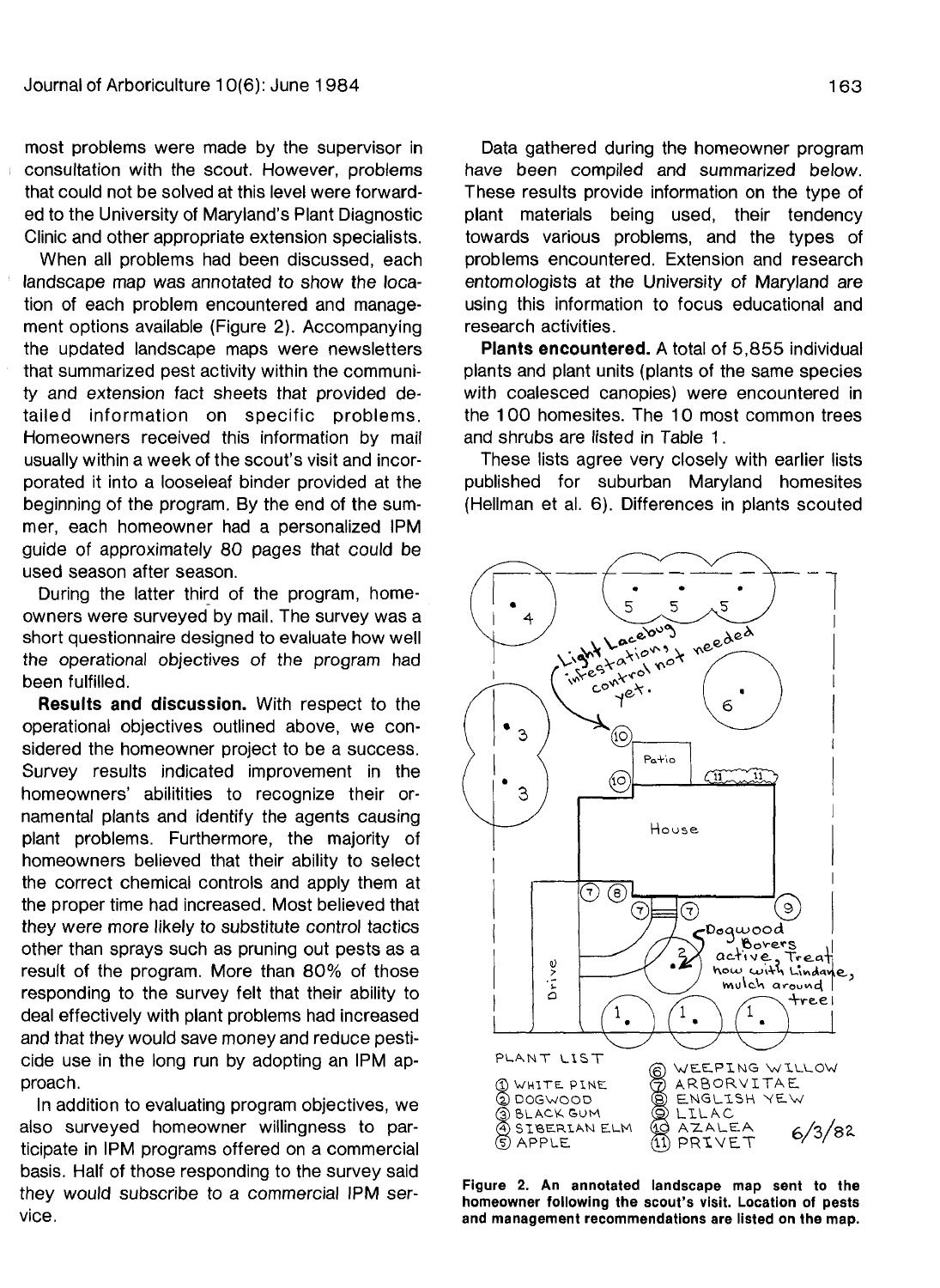reflect variation in characteristics such as the age and geographic location of the community.

During the 1982 growing season, 1716 plant problems, including those in lawns, were encountered in the 100 homesites monitored. The most common recommendation (43%) involved the application of chemicals to control the problem. However, 38% of the problems required non-chemical controls such as pruning, mulching, hand removal of pests or correction of water, nutrient, or pH levels. Nineteen percent of the problems required no action for reasons such as presence of natural enemies, or the lack of sufficient numbers or damage potential of the pest to warrant control.

When information on plant materials and types of problems are examined simultaneously, plant materials can be rated according to their likelihood of harboring problems. Table 2 lists the 5 most problem prone trees and the 5 most problem prone shrubs encountered in the 30 most common trees and shrubs. In contrast to the plants

#### **Table 1. Ten most common trees and shrubs encountered in 6 Maryland communities in 1982.**

|                | % of total plant units<br>(5855)                |
|----------------|-------------------------------------------------|
| Tree           |                                                 |
| Dogwood        | 7                                               |
| Maple          | 4                                               |
| White pine     | 4                                               |
| White oak      |                                                 |
| Spruce         |                                                 |
| Holly          | $\begin{array}{c}\n4 \\ 3 \\ 2\n\end{array}$    |
| Red oak        |                                                 |
| Hemlock        | $\overline{c}$                                  |
| Apple (fruit)  | $\mathbf{1}$                                    |
| Tulip poplar   | 1                                               |
| Shrub          |                                                 |
| Azalea         | 14                                              |
| Juniper        | 6                                               |
| Yew            | 4                                               |
| Euonymus       | 4                                               |
| Japanese holly |                                                 |
| Arborvitae     | $\begin{array}{c} 4 \\ 3 \\ 3 \\ 3 \end{array}$ |
| Forsythia      |                                                 |
| Rose           |                                                 |
| Rhododendron   | 3                                               |
| Boxwood        | $\overline{2}$                                  |
| Total          | 76                                              |

listed in Table 2, Table 3 lists the 5 trees and shrubs with the fewest problems of the 30 abundant plants. Trees such as peaches, apples, crabapples, cherries and dogwoods were beset with a great variety and number of insect, mite, disease and cultural problems. The same was true for pyracanthas, lilacs, boxwoods, roses and euonymus. Some plants such as peaches had multiple problems hence the percentage of plants with problems exceeded 100. Of the 1390 chemical and non-chemical control recommendations made for all plants during 1982, 520 or 37% were made for the 10 plants listed in Table 2 alone. These 10 plants comprised only 21% of the total plants encountered. Therefore, homeowners could greatly reduce time and money spent on plant maintenance by replacing these plants with others that would achieve the same effect or by using available cultivars that are more resistant or tolerant to diseases, insects and environmental stress. Greater consideration of the placement of plants at homesites would also help alleviate many problems.

Several commonly used shrubs such as yew, honeysuckle, and viburnum were almost pest free (Table 3). We found black gum to be an excellent native tree lacking insect, disease, and cultural problems. While black locust and tulip poplar are attacked by leaf miners and aphids respectively, they are trees least preferred by the gypsy moth, a serious regional threat to landscape plants. These plants probably deserve more attention in landscape design and construction.

Of the 1716 pest and cultural problems encountered, 53% could be attributed to insects and mites. Ten percent were caused by plant pathogens including bacteria, fungi, and viruses, while weeds accounted for only 2% of the problems. Nematodes were found killing a zoysia lawn at one homesite. The remaining problems could be attributed to cultural problems such as improper soil pH, fertility, exposure, etc.

The 10 most common insect and mite (arthropod) pests are summarized in Table 4. Several of the cateogries in Table 4 are groups of several pest species. The most common lacebug was the azalea lacebug. This pest was the single most common insect species encountered in 1982. Spider mites were the most common type of mite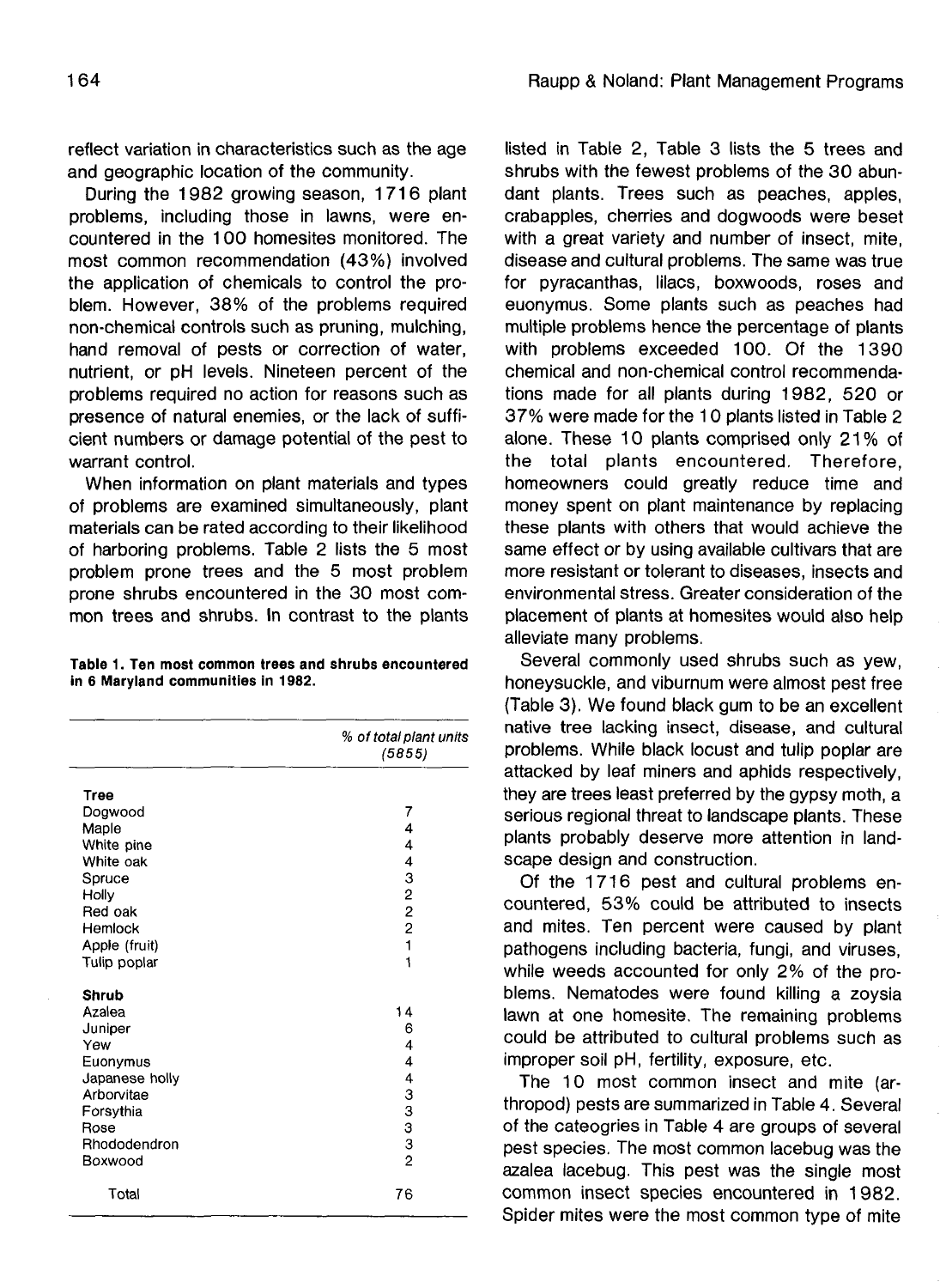found. The abundant scale insects were euonymus, juniper and obscure scales, and the most common borers were the dogwood and peach tree borers and the oriental fruit moth. Important leaf miners included those on boxwood, arborvitae and birch. The most common aphids of import were on roses and the most common galls were those on spruce caused by adelgids. The primary weevil pest was the Japanese weevil.

Our findings agree well with results of previous homeowner programs (Hellman et al, 6). The majority of pests listed in Table 4 are now considered

**Table 2. Five most problem prone trees and shrubs of the 30 most common ones encountered in 6 Maryland communities in 1982.**

|                  | % of plants with problems |  |
|------------------|---------------------------|--|
| Tree             |                           |  |
| Peach            | 110                       |  |
| Crabapple        | 78                        |  |
| Apple (fruit)    | 67                        |  |
| Flowering cherry | 31                        |  |
| Dogwood          | 26                        |  |
| Shrub            |                           |  |
| Pyracantha       | 67                        |  |
| Lilac            | 60                        |  |
| Boxwood          | 43                        |  |
| Rose             | 37                        |  |
| Euonymous        | 36                        |  |

**Table 3. Five least problem prone trees and shrubs of the 30 most common ones encountered in 6 Maryland communities in 1982.**

|                     | % of plants with problems |
|---------------------|---------------------------|
| <b>Tree</b>         |                           |
| <b>Black locust</b> | Ω                         |
| Black gum           | o                         |
| White oak           | з                         |
| Tulip poplar        | 4                         |
| Hickory             | 4                         |
| Shrub               |                           |
| Yew                 | Ω                         |
| Honeysuckle         | Ω                         |
| Barberry            | 6                         |
| Arborvitae          | 7                         |
| Viburnum            | 8                         |

key pests or ornamental plants in typical suburban Maryland homesites. However, in situations where plant materials differ from those found at homesites, pest complexes will also differ. For example, the pests of large scale plantings at the University of Maryland, reported on later in this paper, are quite different than those found at homesites. Furthermore, Holmes and Davidson (7) worked with homeowners of a different socioeconomic class and found differences in plant materials and associated pests. A thorough study of the types of plant materials and their pests is vital to conducting any IPM program.

# **An Institutional Landscape IPM Program at the University of Maryland Campus: Organization and Implementation**

The primary objective of the campus IPM program was to design, implement, and evaluate an IPM program for managing pests in a large scale landscape. The operational objectives included improving decision making regarding the need for control tactics, providing better selection and timing of controls, and reducing the amount of chemicals being applied by adopting practices such as spot sprays. By altering management practices we hoped to reduce economic and environmental costs associated with unnecessary or poorly timed sprays and yet maintain or improve the aesthetic quality of ornamental plants in the landscape.

The program was modeled after ones developed for homeowners by Davidson and Gill (1,2), Davidson et al., (3) and Hellman et al., (6). The University of Maryland at College Park occupies a 1300 acre site. The large size of the campus and the limited budget for scouting precluded the possibility for monitoring all the plants. Therefore, several high priority areas such as the Administration Building, Chapel, and Plant Nursery were selected by the Grounds Division to receive regular monitoring.

Each week all plants or plant units (clusters of the same species with coalesced canopies) were inspected for insect, mite, disease and cultural problems. When problems such as plant diseases could not be diagnosed in the field, plant samples were taken to the University's Plant Diagnostic Clinic where identifications and control recom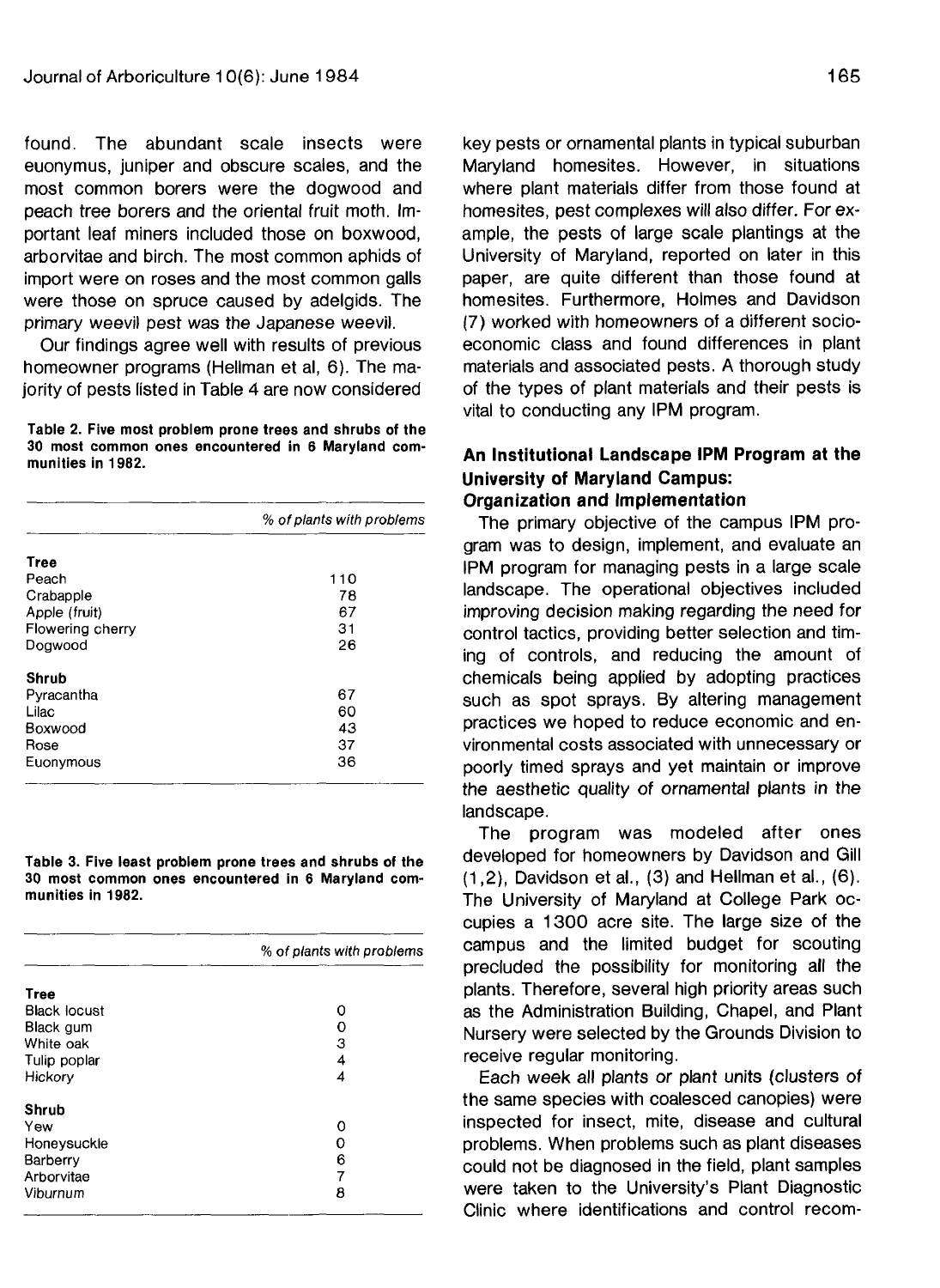mendations were made (extension specialists in Entomology, Botany, Horticulture, and Agronomy assisted in this process).

In addition to visually monitoring pest activities, pheromone traps were used to sample Japanese beetles, clearwing borers, and the gypsy moth. Data gathered from these traps served as a basis for timing chemical applications. Information gathered by the IPM scouts was summarized in a report. This report included control recommendations for the observed problems. Recommendations were based on pest populations and damage levels, densities of natural enemies, environmental and site conditions, and the landscape use and value of the plant. Plants with problems warranting control were indicated on a map (see Fig. 2).

Within three days of the actual scouting, written reports were given to Grounds personnel. Problems that required immediate attention were communicated verbally to maintenance people as rapidly as possible. Each week scouts and Grounds personnel met to discuss the findings of the scouting activities and to plan the spray schedule for the following week. The verbal communication was an important aspect of the management process.

Applications of chemicals were made by Grounds personnel and 1 of the 2 IPM scouts under their supervision. Although some treatments required the use of a large hydraulic sprayer, many were adequately administered with a backpack sprayer. Spot applications were used whenever possible.

### **Results and discussion**

Plants encountered. In total, 4072 plants including plant units were regularly monitored during the 1981 scouting program. The 10 most commonly encountered trees and shrubs are listed in Table 5. These lists vary considerably from those generated in the homeowner program. For example, oaks, pines and maples accounted for over  $\frac{1}{3}$ of the trees monitored on campus while the 10 most common trees sampled previously at Maryland homesites accounted for less than <sup>1</sup>/3 of the total plants found. These differences reflect the reduction in plant diversity characteristic of many large scale plantings. Oaks, pines, and maples have been extensively used as specimens and in mass plantings at the College Park campus.

Shrubs used in homesites and on campus also differed in several ways. For example, Hellman et al. (6) and we found azaleas and junipers to comprise about 20% of the total plant units scouted at homesites. However, at the Maryland campus

#### **Table 4. Ten most common insect and mite pests encountered in 6 Maryland communities in 1982.**

| Pest            | % of total arthropod pests (913) |  |
|-----------------|----------------------------------|--|
| Lacebugs        | 21                               |  |
| Mites           | 19                               |  |
| Scales          | 13                               |  |
| <b>Borers</b>   |                                  |  |
| Leaf miners     |                                  |  |
| Japanese beetle | 4                                |  |
| Aphids          | 4                                |  |
| Bagworms        | 4                                |  |
| Galls           | З                                |  |
| Weevils         |                                  |  |
| Total           | 83                               |  |

#### **Table 5. Ten most common trees and shrubs encountered at the University of Maryland in 1981.**

|                 | % of total units (4072) |  |
|-----------------|-------------------------|--|
| Tree            |                         |  |
| Oak             | 20                      |  |
| Pine            | 10                      |  |
| Maple           | 5                       |  |
| Crabapple       | 3                       |  |
| Magnolia        | 1                       |  |
| American holly  | 1                       |  |
| Willow          |                         |  |
| Cherry          |                         |  |
| Dogwood         |                         |  |
| Deodar Cedar    | 1                       |  |
| Shrub           |                         |  |
| Japanese holly  | 13                      |  |
| Hollies (other) | 4                       |  |
| Juniper         | 4                       |  |
| Yew             | 3                       |  |
| Privet          | 3                       |  |
| Cherry laurel   | $\overline{\mathbf{c}}$ |  |
| Rhododendron    | 2                       |  |
| Pyracantha      | $\overline{c}$          |  |
| Azalea          | $\overline{c}$          |  |
| Boxwood         | 1                       |  |
| Total           | 80                      |  |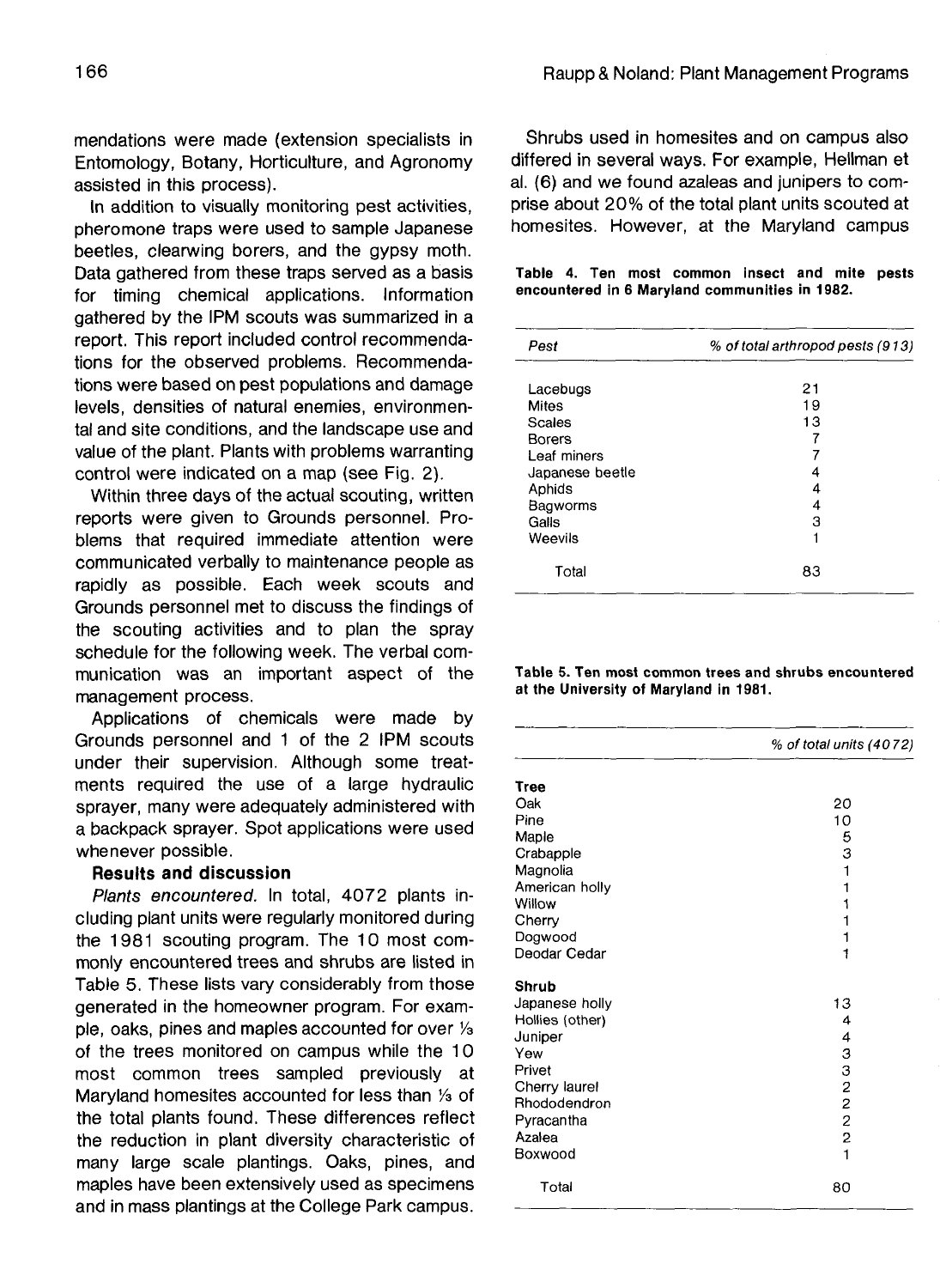these plants represented only 6% of the total plant units monitored in the program. On campus, Japanese and other hollies largely replaced azaleas and junipers as the most common schrubs. The likely explanation for this is the use of hollies as large scale foundation plantings.

Pests encountered. Insect and mite problems encountered at the University of Maryland were also quite different from those found at homesites (Table 6). Lacebugs and mites accounted for 40% of the arthropod pests at homesites while these pests represented only 17% of the pests on campus. This difference reflects the greater use of azaleas and junipers at homesites. The azalea lacebug and spider mites were the major arthropod pests of these widely used plants. In contrast, oaks were the most commonly encountered plant at the University of Maryland campus. Early season defoliators such as cankerworms and forest tent caterpillars were the major pests of these plants and assumed primary status in the pest ranking. These defoliators were primarily pests of trees at the plant nursery rather than landscape plants on campus. Another striking difference between pests found at the University and those found at homesites was the preponderance of pine tip moths such as the Nantucket pine tip moth as pests. The wide use of susceptible pines, especially Mugo pines, accounts for this result. The complexes of scales, lacebugs, leaf miners, and aphids were similar on campus and at homesites. In general the insect and mite pest fauna was much less diverse on campus than at homesites. This probably reflects the lower plant diversity on campus.

Operational aspects. A comparison of pesticides used in the year prior to (1 980) and during (1981) the campus IPM program is presented in Table 7. Herbicides are excluded from this summary because IPM scouts did not make herbicide recommendations. These figures represent an estimate generated from Pesticide Application Records kept by the Physical Plant. Dormant oil sprays applied in 1980 are excluded from the analysis because equipment breakdown prevented their application in 1981. In general, pesticide use decreased during the 1981 program primarily due to reductions in the use of the insecticide diazinon, the fungicides benomyl and

zineb, the miticide kelthane, and the nematicide dazanit. These reductions resulted from selection of materials that controlled pests more effectively, application of materials at the proper time, and adoption of practices such as spot versus cover spays. The increase in the amount of lindane applied in 1981 is noteworthy. This reflects the increased use of trees susceptible to attack by clearwing borers such as dogwood and cherry. These trees require preventative sprays to control borers (8).

**Table 6. Ten most common insect and mite pests encountered at the University of Maryland Campus in 1981**.

| Pest                     | % of total arthropod pests (1262) |  |
|--------------------------|-----------------------------------|--|
| Cankerworms              | 29                                |  |
| Pine tip moths           | 17                                |  |
| Scales                   | 15                                |  |
| Lacebugs                 | 11                                |  |
| Forest tent caterpillar  | в                                 |  |
| Eastern tent caterpillar | 6                                 |  |
| Mites                    | 6                                 |  |
| Leaf miners              | 4                                 |  |
| Aphids                   | 2                                 |  |
| Bagworms                 | 1                                 |  |
| Total                    | 97                                |  |

**Table 7. A comparison of pesticide usage prior to (1980) and during (1981) IPM program at the University of Maryland's College Park Campus.**

| Pesticide         | 1980 | Amount applied<br>1981 |
|-------------------|------|------------------------|
|                   |      |                        |
| Lindane (gal)     | 2.7  | 16.0                   |
| Diazinon (gal)    | 14.4 | .4                     |
| Cygon (gal)       | 1.3  | 1.1                    |
| Sevimol (gal)     | .3   | 0                      |
| Dursban (gal)     | O    | .3                     |
| Orthene (lb)      | 18.1 | 12.0                   |
| Methoxychlor (lb) | Ο    | 2,3                    |
| Kelthane (lb)     | 4.5  | O                      |
| Benlate (lb)      | 2.9  | 1.0                    |
| Zineb (lb)        | 4.7  | 0                      |
| Dazanit (lb)      | 50.0 | 0                      |
| Total (gal)       | 18.7 | 17.8                   |
| (Jb)              | 80.1 | 15.3                   |
|                   |      |                        |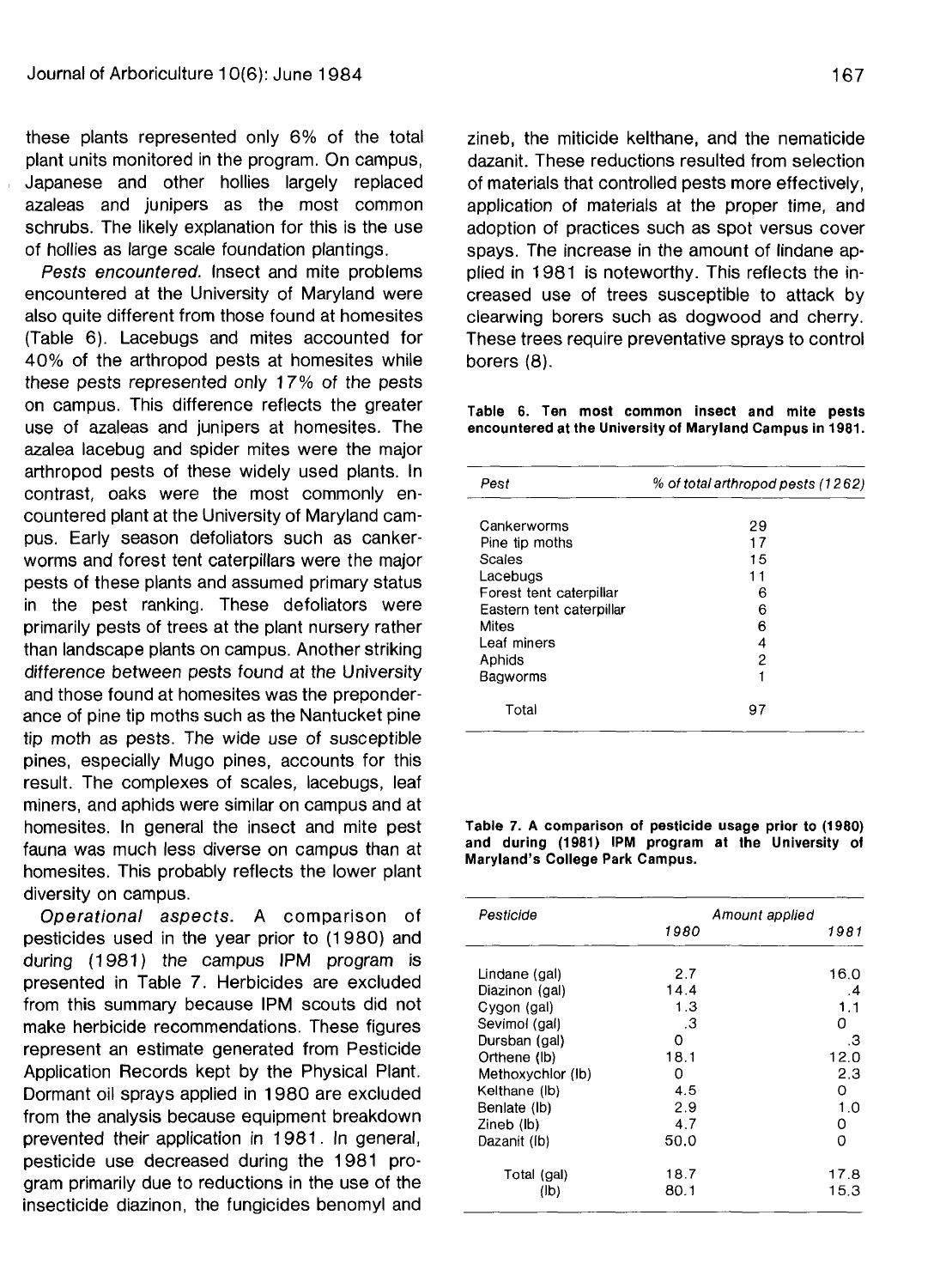The estimated cost of materials applied in 1980 (adjusted for inflation) was \$657. In 1981 the materials cost \$565. If the fixed cost of prevenative borer sprays is removed from these costs (borer sprays would have been applied regardless of the scouts' recommendations), the variable costs of materials were \$601 in 1980 and \$149 in 1981. This change reflects a 75% reduction in variable costs of materials during the IPM program.

The savings realized by applying less material did not compensate for the greater labor costs associated with scouting during the first year of the program. However, during the second year of the program a significant savings was realized in material and labor costs due to more selective use of pesticides, especially dormant oil sprays for scale control. Furthermore, managers at the Grounds Division believe that the aesthetic value of the landscape has improved as a result of the program. IPM practices such as regular monitoring of pests prevented major problems from developing. Serious problems of mass plantings had occurred prior to the program. For these reasons, and the commitment of the Grounds Division to consider long term economic and environmental benefits as well as short term ones, a campus landscape IPM program is operational now and similar ones are planned for the future.

Due to the progress made by the Grounds Division IPM program, the Department of Resident Life established an IPM program in 1982 to manage problems of trees and shrubs surrounding campus dormitories. This program was modeled after the one conducted by the Grounds Division. Although figures are not available regarding biological and economic aspects of the program, the program has provided more effective pest control while maintaining or improving the aesthetic quality of plants due to more effective needs assessment and timing of pesticide sprays. Like the Grounds IPM program, the one at Resident Life is considered successful and is scheduled for continuation.

## **Conclusion**

The accomplishments of the homeowner and in-

stitutional landscape IPM programs may be viewed at several levels. First, we have demonstrated that the IPM approach can be implemented in small and large landscape systems such as homesites and institutions. Second, participants in both programs believed that they were able to deal more effectively with their plant problems as a result of the program. Homeowners felt that they would save money and reduce unnecessary pesticide application with an IPM approach. Similar changes in pesticide use patterns were seen on campus. A third and vital benefit of these programs has been the production of highly trained plant care personnel. The students trained in these programs have moved on to jobs as arborists, research technicians, institutional pest control supervisors, and private consultants. Finally, these programs along with their antecedents and descendents, are generating a much needed data base documenting the occurrence and status of pests in the mid-Atlantic region.

The introduction to this paper lists several elements basic to an IPM program. Many of these elements such as information sources, control tactics and hardware are available and in widespread use in the plant care industry. However, other aspects such as the regular monitoring of pest populations and those of beneficial insects are not widely used. Progress in developing decision-making guidelines for the major pests of ornamental plants lags far behind the progress made in agronomic systems. Compounding this problem is a devastating lack of detailed information regarding the biology and ecology of the major pests or ornamental plants. Although preliminary IPM programs can and should be designed, implemented, and demonstrated in suburban settings, maximum benefits will not be realized until basic research needs have been fulfilled. Unless priorities shift in sources of funding for ornamental plant IPM or new sources become available, we believe progress in these areas will be slow. Despite these obstacles, we firmly support IPM as the most rational approach to managing the pests and problems of trees, shrubs, and turf in suburban systems.